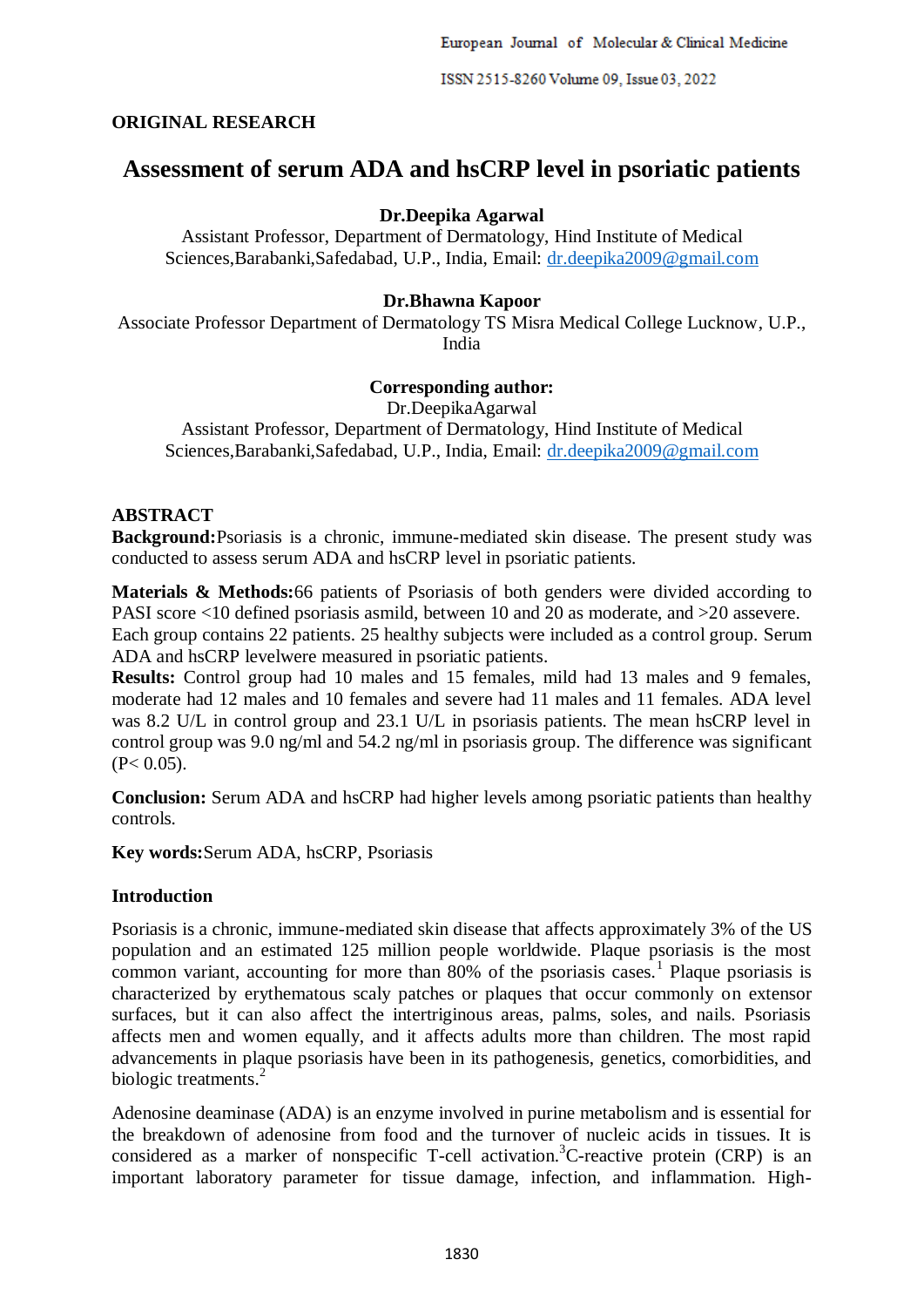ISSN 2515-8260 Volume 09, Issue 03, 2022

sensitive CRP (hsCRP) can detect lower levels of CRP than the standard CRP measurement.<sup>4</sup> Increased hsCRP is found in many skin diseases including allergic contact dermatitis, mycosis fungoides, hidradenitis suppurativa, and psoriasis.<sup>5</sup> Increased CRP in psoriatic patients was correlated with active arthritis, psoriasis area severity index (PASI) score, and with an increased incidence of cardiovascular diseases. The present study was conducted to assess serum ADA and hsCRP level in psoriatic patients.

## **Materials & Methods**

The present study comprised of 66patients of Psoriasis of both genders. The consent was obtained from all enrolled patients.

Data such as name, age, gender etc. was recorded. Psoriatic patients were divided according to

PASI score <10 defined psoriasis asmild, between 10 and 20 as moderate, and >20 assevere.

Each group contains 22 patients. 25 healthy subjects were included as a control group. Serum ADA and hsCRP levelwere measured in psoriatic patients.Data thus obtained were subjected to statistical analysis. P value  $< 0.05$  was considered significant.

## **Results**

# **Table I Distribution of patients**

| Gender | Control | Mild | Moderate | Severe |
|--------|---------|------|----------|--------|
| Male   | . U     | ⊥ື   |          |        |
| Female | ⊥ັ      |      | ιv       |        |

Table I, graph I shows thatcontrol group had 10 males and 15 females, mild had 13 males and 9 females, moderate had 12 males and 10 females and severe had 11 males and 11 females.



### **Graph IDistribution of patients**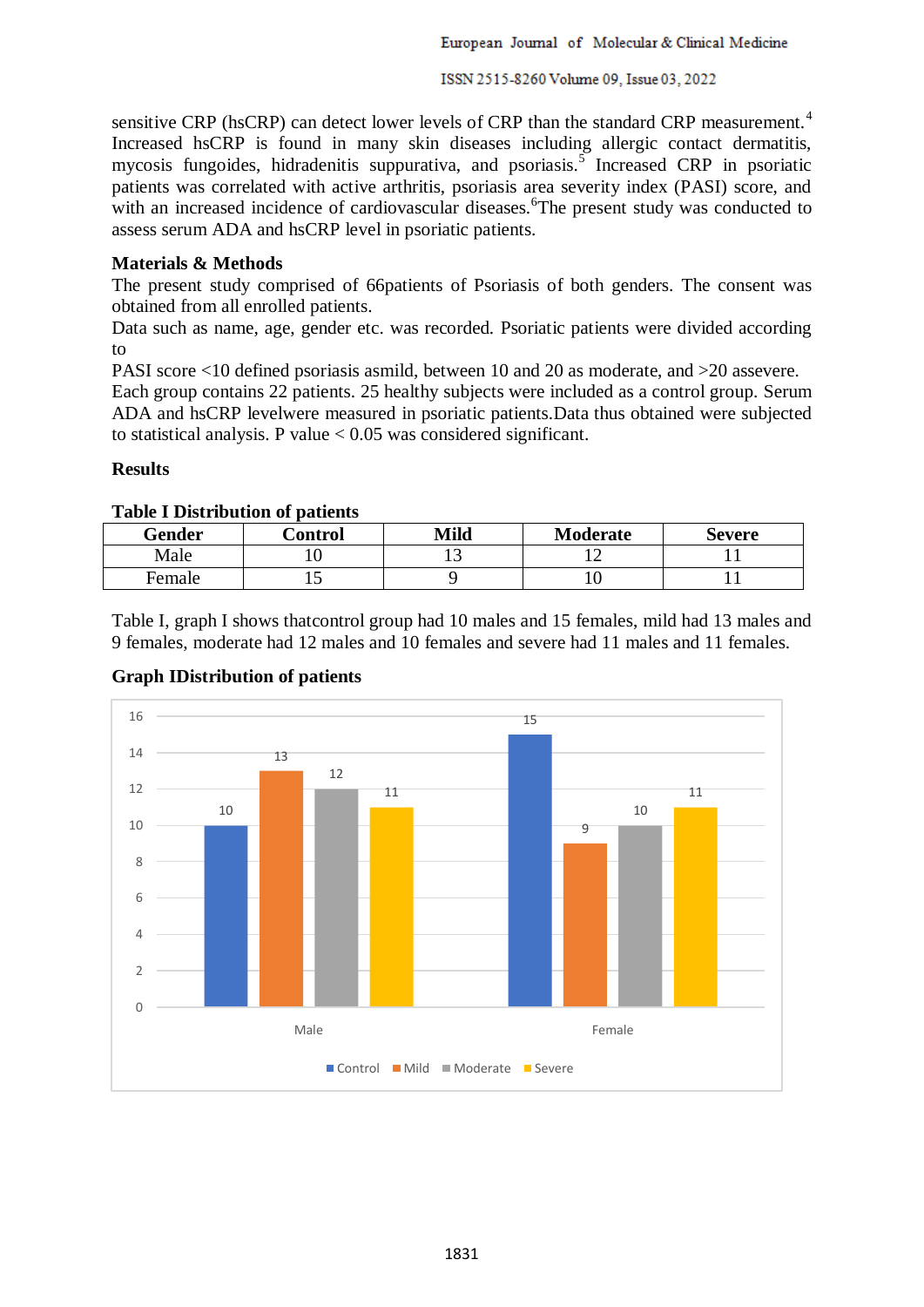| <b>Parameters</b>   | Control | <b>Psoriasis</b> | <b>P</b> value |  |
|---------------------|---------|------------------|----------------|--|
| ADA (U/L)           | ے.د     | 23.1             | $0.04\,$       |  |
| $h$ s $CRP$ (ng/ml) | 0.(     | 54.2             | $0.02\,$       |  |

| Table II Comparison of adenosine deaminase and high-sensitive C-reactive protein level |  |  |  |
|----------------------------------------------------------------------------------------|--|--|--|

Table II, graph I shows that ADA level was 8.2 U/L in control group and 23.1 U/L in psoriasis patients. The mean hsCRP level in control group was 9.0 ng/ml and 54.2 ng/ml in psoriasis group. The difference was significant (P< 0.05).

**Graph IComparison of adenosine deaminase and high-sensitive C-reactive protein level**



### **Discussion**

The pathogenesis of plaque psoriasis involves a feed-forward mechanism of inflammation including primarily the T-helper cell type 17 (TH17) pathway. Genetic factors play a critical role in the development of psoriasis, and environmental factors can exacerbate psoriasis.<sup>7</sup> Other morphologic variants of psoriasis include guttate psoriasis, erythrodermic psoriasis, and pustular psoriasis.<sup>8</sup>Clinical features of psoriasis differ depending on the psoriasis variant. Psoriasis variants include plaque psoriasis, guttate psoriasis, erythrodermic psoriasis, and pustular psoriasis.<sup>9</sup> While one variant typically predominates in an individual person, different variants may coexist in a person at any single point in time. Most variants of psoriasis share 3 key clinical features of erythema, thickening, and scale.<sup>10</sup>The present study was conducted to assess serum ADA and hsCRP level in psoriatic patients.

We found that control group had 10 males and 15 females, mild had 13 males and 9 females, moderate had 12 males and 10 females and severe had 11 males and 11 females. Moustafa et  $al<sup>11</sup>$  assessed serum ADA, hsCRP, SUA, and ESR in psoriatic patients and their correlation with PASI score. This study included 60 psoriatic patients divided according to PASI score into three groups (mild, moderate, and severe) each containing 20 patients. PASI score 20 severe. Twenty healthy subjects of matched age and sex were included as control. Serum ADA, hsCRP, SUA, and ESR were evaluated for patients and controls. Correlations of ADA,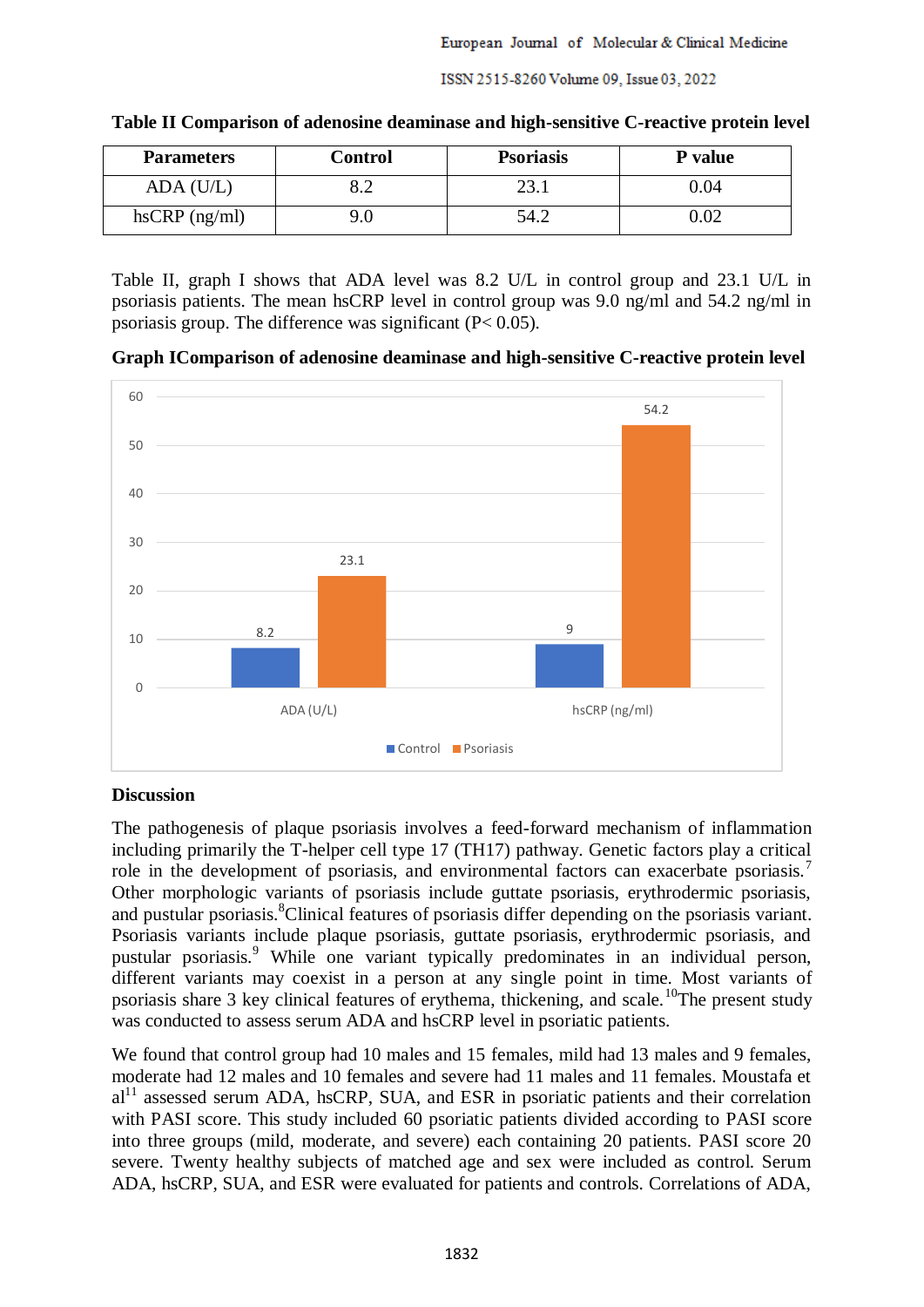hsCRP, SUA, and ESR with PASI scores were done. While ADA, hsCRP, SUA, and ESR showed a significant increase in psoriatic patients compared with that of the controls  $(P<0.05)$  and no correlations with PASI score  $(P>0.05)$ . The frequency of joint affection increased with increasing severity of psoriasis (5%, 10%, and 25% in mild, moderate, and severe psoriasis, respectively).

We found that ADA level was 8.2 U/L in control group and 23.1 U/L in psoriasis patients. The mean hsCRP level in control group was 9.0 ng/ml and 54.2 ng/ml in psoriasis group. Yildirum et al<sup>12</sup> found no correlation between serum ADA and PASI score. In spite of the fact that PASI score is the most widely used measure for assessment of psoriasis, it has a number of limitations including inter- and intra-observer variability. Kwon et  $al<sup>13</sup>$  found no significant difference between SUA of psoriatic patients and healthy population and reported a positive correlation of SUA with PASI score. They attributed this result to the lower skin involvement in their patients that might not have been sufficient to induce hyperuricemia.

There are 3 other less-frequently observed variants of psoriasis: guttate psoriasis, erythrodermic psoriasis, and pustular psoriasis.<sup>14</sup> Guttate psoriasis comprises 2% of psoriasis cases and is characterized by multiple 3- to 5-mm confetti-like, pink scaly patches. Approximately 66% of new-onset guttate psoriasis is preceded by an upper respiratory tract infection such as streptococcal infection, and most of these cases resolve spontaneously in weeks to months but can become chronic.<sup>15</sup> Erythrodermic psoriasis is an uncommon severe variant in which patients develop coalescent erythema, scales, or exfoliation involving at least 75% of the body. Although erythrodermic psoriasis occurs in only 2% to 3% of psoriasis cases, it is treated as a dermatological emergency because it can be associated with electrolyte disturbances and desquamation that can be life-threatening. Another uncommon variant is pustular psoriasis, which is characterized by sterile pustules and erythema.<sup>16</sup>

### **Conclusion**

Authors found that serum ADA and hsCRP had higher levels among psoriatic patients than healthy controls.

### **References**

- 1. Merola JF, Wu S, Han J, Choi HK, Qureshi AA. Psoriasis, psoriatic arthritis and risk of gout in US men and women. Ann Rheum Dis 2015;74:1495-500.
- 2. Rocha-Pereira P, Santos-Silva A, Rebelo I, Figueiredo A, Quintanilha A, Teixeira F, et al. The inflammatory response in mild and in severe psoriasis. Br J Dermatol 2004;150:917- 28.
- 3. Takata T, Takahashi A, Taniguchi Y, Terada Y, Sano S. Detection of asymptomatic enthesitis in psoriasis patients: An onset of psoriatic arthritis? J Dermatol 2016;43:650-4.
- 4. Fleischer AB Jr., Rapp SR, Reboussin DM, Vanarthos JC, Feldman SR. Patient measurement of psoriasis disease severity with a structured instrument. J Invest Dermatol 1994;102:967-9.
- 5. Raddadi AA, Jfri A, Samarghandi S, Matury N, Habibullah T, Alfarshoti M, et al. Psoriasis: Correlation between severity index (PASI) and quality of life index (DLQI) based on the type of treatment. J DermatolDermatolSurg 2016;20:15-8.
- 6. Das RP, Jain AK, Ramesh V. Current concepts in the pathogenesis of psoriasis. Indian J Dermatol 2009;54:7-12.
- 7. Hashemi M, Mehrabifar H, Daliri M, Ghavami S. Adenosine deaminase activity, trypsin inhibitory capacity and total antioxidant capacity in psoriasis. J EurAcadDermatolVenereol 2010;24:329-34.